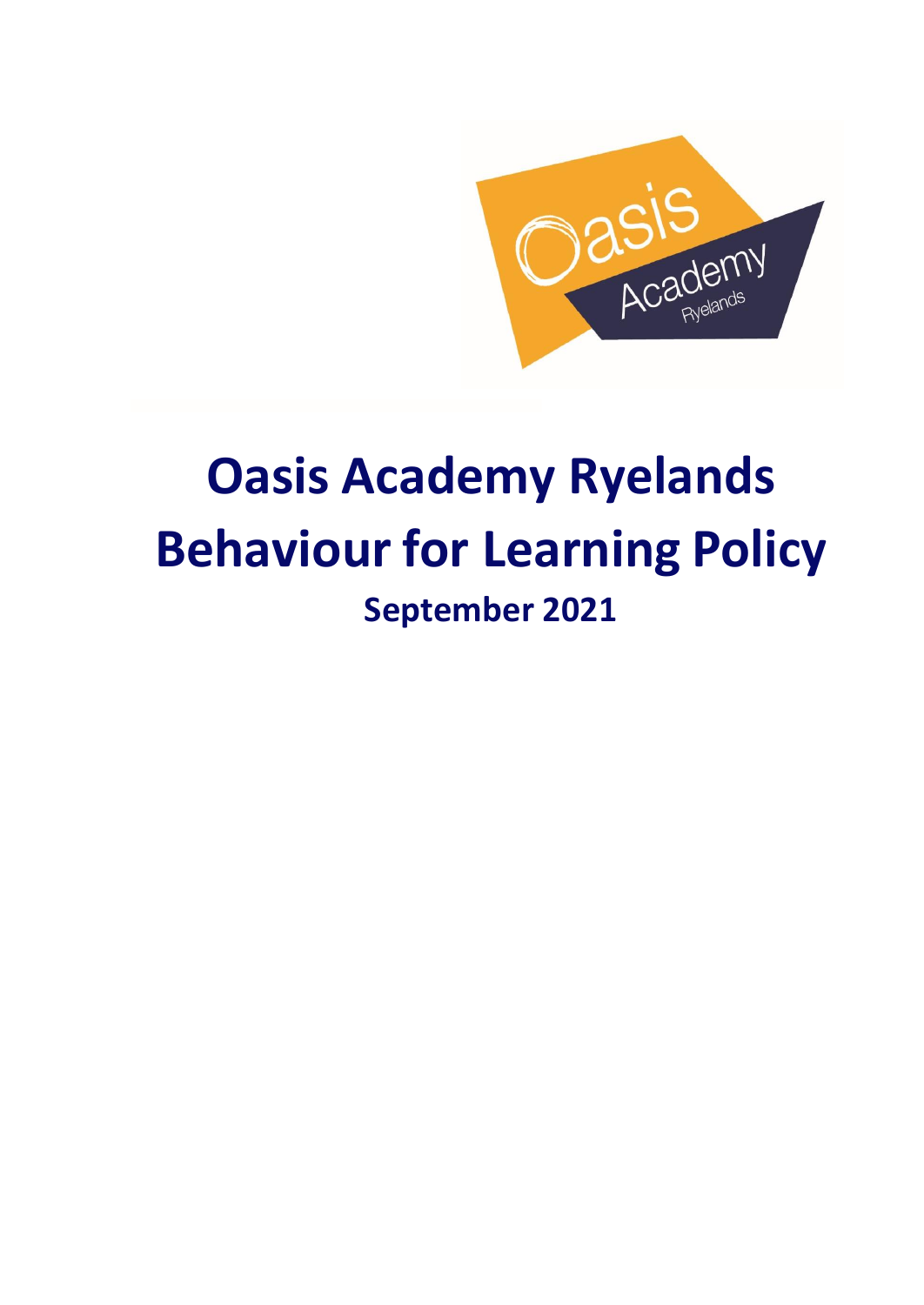# **Introduction**

Oasis Academy Ryelands, as part of OCL, is committed to developing the character and competence of every student, in line with our Oasis 9 Habits, in pursuit of all students receiving an exceptional education. This policy aims to ensure the consistent application of Academy behaviour protocols and practice, so that our students learn to:

- Take responsibility for their own behaviour and choices, understanding the impact they have on others
- Develop positive learning behaviours including: self-direction, resilience and self-control
- Self-regulate (as developmentally appropriate) their own behaviour by developing skill and confidence in managing conflict and difficulty
- Develop strong dispositions and attitudes to their own and others' learning and well-being.
- **Understand what constitutes 'responsible behaviour' to prepare for life in modern Britain and Global** citizenship in the 21st Century
- $\sim$  Develop their ethical approaches and values in their lives

# **The Oasis Education Charter**

The Oasis Education Charter sets out our commitment to work in partnership with our communities to transform lives and create a culture of excellence for all. It underpins our approach to leading schools:

- $\vee$  We model and set high aspirations and expectations for every child and young person and member of staff
- $\vee$  We foster character and self-belief and encourage our students and staff to become the best versions of themselves
- We strive for personal as well as academic and vocational excellence, achieving outcomes that drive social mobility, and give everyone freedom of choice through their lives
- We believe that good relationships are at the heart of everything we do

# **The Oasis Behaviour Policy is underpinned by 4 key levers:**

- 1. Academy Vision and Values
- 2. Personal Development Curriculum (Enrichment, Extra-Curricular entitlement, Careers Education Information, Advice and Guidance and PSHCE curriculum)
- 3. Academy Behaviour Systems, Structures and Routines (reward, consequences, attendance etc.)
- 4. Behaviour Training and Professional Development for staff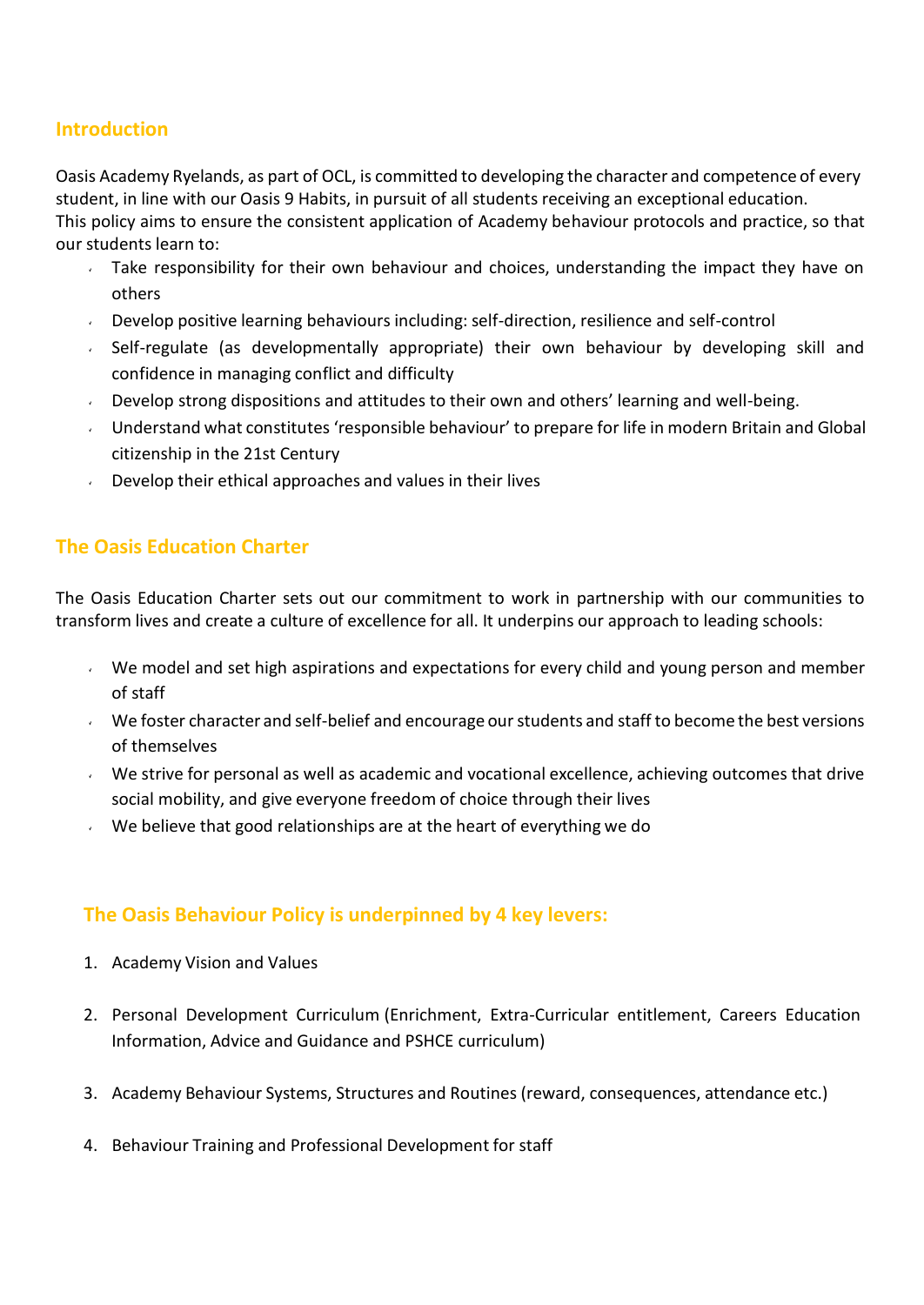#### **Lever 1: Academy Vision and Values**

The Academy introduced a new vision statement in January 2017 following a period of consultation with all stakeholders. This vision must be at the centre of every strategic decision we make.

The Academy vision is more than just words – it is what we are about, why we work here and what makes us special.

We expect all our staff to support our vision in every way they can in order to help our students achieve excellence and leave the Academy equipped to be successful and happy in life.

# **Vision**

- **Able to integrate socially, make and sustain relationships.**
- **Understand we are all part of a global community**
- **To be equipped with knowledge and skills to access high quality further education.**
- **Able to contribute to societal well-being**
- **Enthused about learning, confident and keen.**

# **Mission Statement**

**Exceptional Education at the Heart of the Community**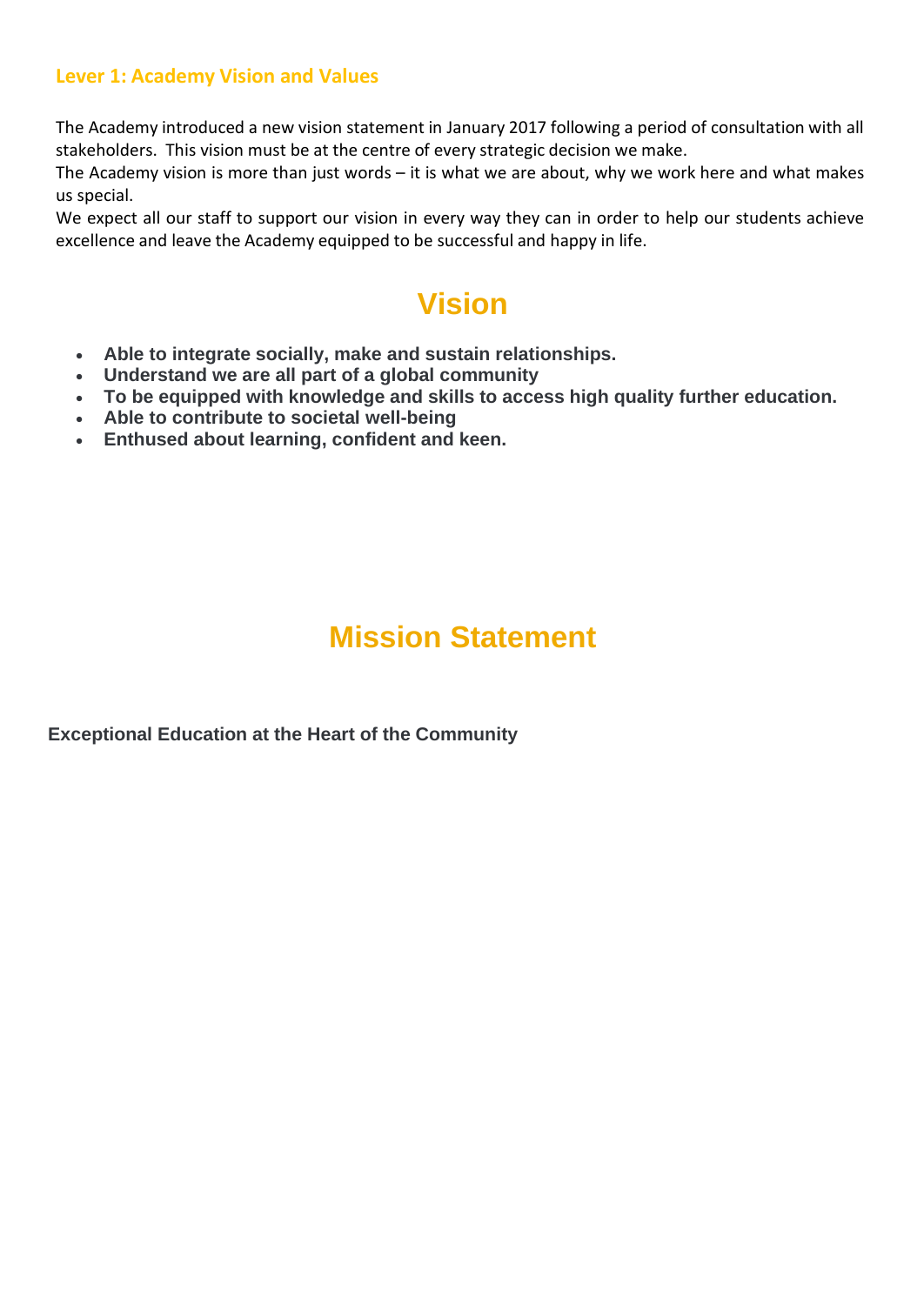# **Values**

Staff working here are driven by our **five key values**, each of which contribute to students' success:

**I – Inclusion**. We believe we are one family: we play together and learn together and no one is left out.

- **C - Community**. We care for our community and help others whenever we can.
- **A - Aspirations**. When you work hard and believe you can do anything you then have options.
- **R - Resilience**. We never stop trying even when it gets tough.
- **E - Enjoyment**. Developing a love of lifelong learning in our community.

# **Oasis 9 Habits**

 $\epsilon$ 

Oasis believes that there are 9 'habits' or traits that we can all develop in order to be successful in school, work and life. We are all on a journey and should never stop evaluating where we are and working on improving ourselves.

Staff and students discuss these 9 Habits in PSHE, Assemblies and daily Academy life:

- **Forgiving – (Inclusion)** to be forgiving and committed to healthy relationships
- **Honesty (Inclusion)** to be honest and have integrity
- **Compassionate – (Community)** to be compassionate and kind whilst acting justly
- **Considerate – (Community)** to choose to love others like you love yourself
- **Hopeful – (Aspiration)** to be hopeful in seeking transformation
- **Humble – (Aspiration)** to be honouring of others through serving with humility
- **Patient – (Resilience)** to be patient and persevering
- **Self-controlled – (Resilience)** to be self-controlled
- **Joyful – (Enjoyment)** to be joyful and positive and to help others be the same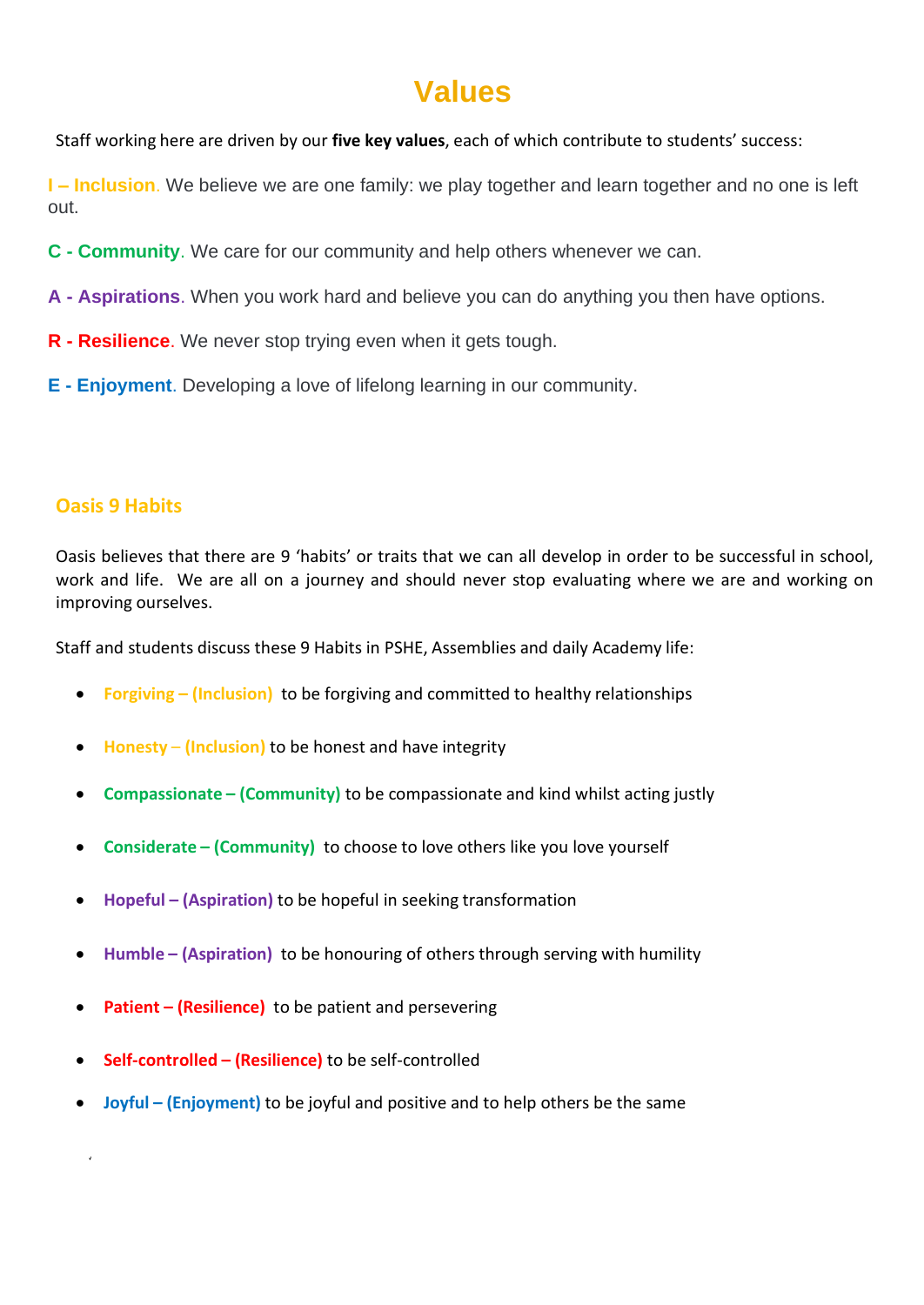# **Lever 2: Personal Development Curriculum**

#### *Character Education at Oasis Academy Ryelands*

This curriculum consists of everything outside of the academic curriculum, and covers:

- 1. The 'taught' character curriculum:
- $\sim$  PSHCE (physical, social, health and cultural education)
- Enrichment activities (e.g. trips and visits or workshops)
- Extra-curricular programme (e.g. before and after school clubs)
- 2. The culture created by staff behaviours and the systems and routines of a school This is often less tangible and may be seen in the way assemblies are conducted, in mentor time/family time, in corridor conversations, and in signs and symbols around school. This is often summed up as 'The Ryelands Way'.

## **Lever 3: Academy Behaviour Systems, Structures and Routines**

The Academy introduced a revised behaviour system in September 2020 aimed at ensuring all students have the best access to outstanding learning and personal development. It has the Academy's 5 core values at its very heart – achieving excellence in all we do through a family approach. Excellent behaviour is the bedrock that supports all learning and teaching at Oasis Academy Ryelands.

#### **Aims**

To foster positive, caring attitudes towards everyone where achievements at all levels are valued

To encourage increasing independence and self-discipline so that each child learns to accept responsibility for their own behaviour

To have a consistent approach to behaviour throughout the school with parental co-operation and involvement

To raise children's self-esteem

To provide clear boundaries for acceptable behaviour to ensure physical and emotional safety

To help children, staff and parents have a sense of direction and a feeling of common purpose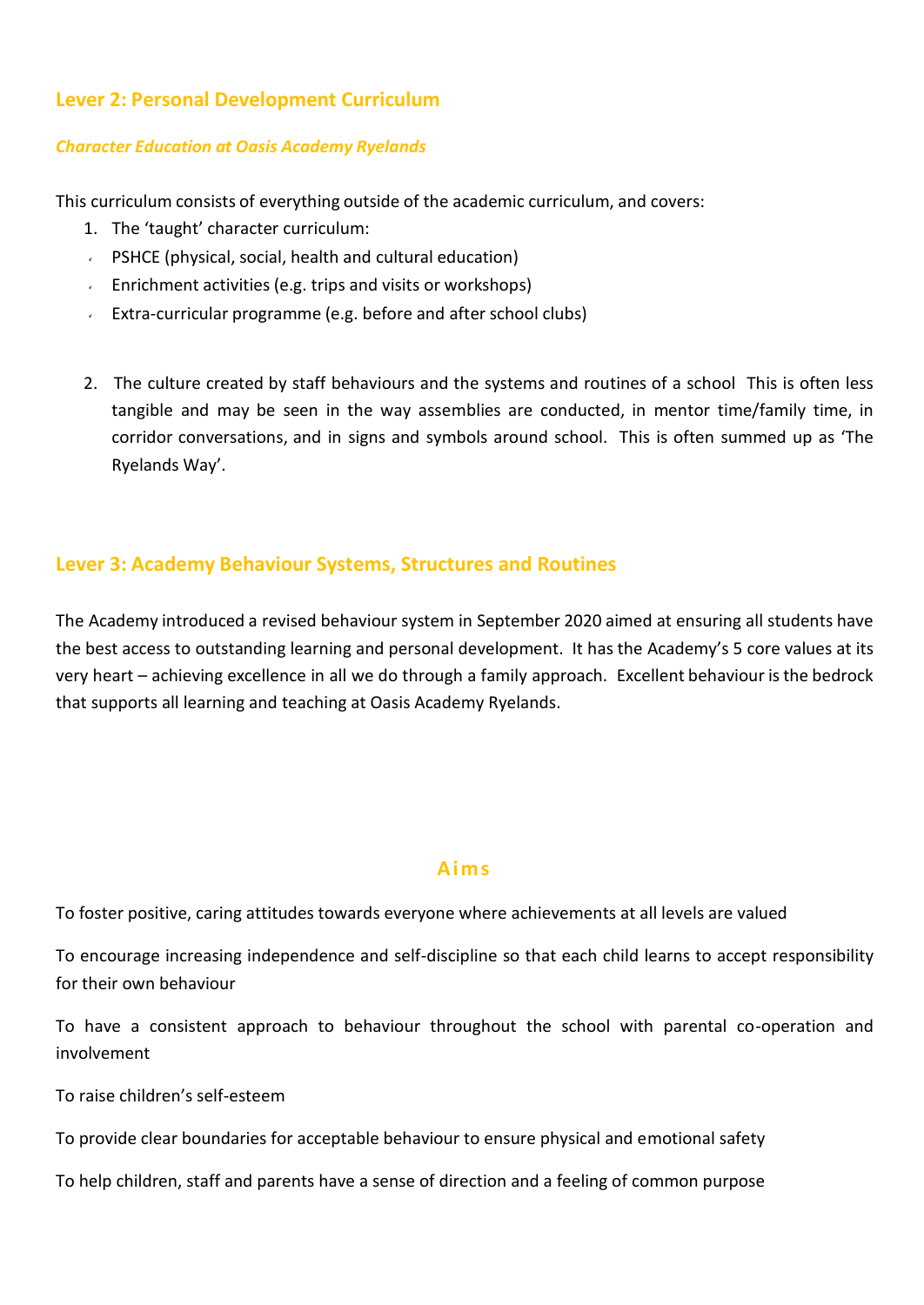# **We should be focusing on the positive rather than negatives!**

# **Class Rules**

At the beginning of the academic year, all class teachers will spend time with their children going through behaviours that we expect in our school. They will discuss the kind of behaviours that will bring about rewards and those that could end with sanctions.

It is at this time that clear boundaries are laid down and the teacher has the opportunity, in association with the children, to establish rules that are pertinent to that particular class using the Rights of the Child from Rights Respecting Schools. A class charter is then made and displayed stating the rights of the child and what the staff responsibilities are towards these rights.

#### **Rewards**

- All staff offer positive and specific praise for all children on a consistent basis. This may be in the form of verbal praise, dojos and contacting home.
- Consistent use of the positive marking policy
- Awarding Star of the Week during weekly Achievement Assemblies
- The Ryelands Way tokens given by staff during the week and the winning class earn games time on a Friday afternoon
- Members of the Leadership Team awarding stickers for excellent work
- Speaking to parents about excellent behaviour
- Positive text messages of achievement awarded to every child at least once per term
- Two children per half term awarded a place in their Phase Achievement Book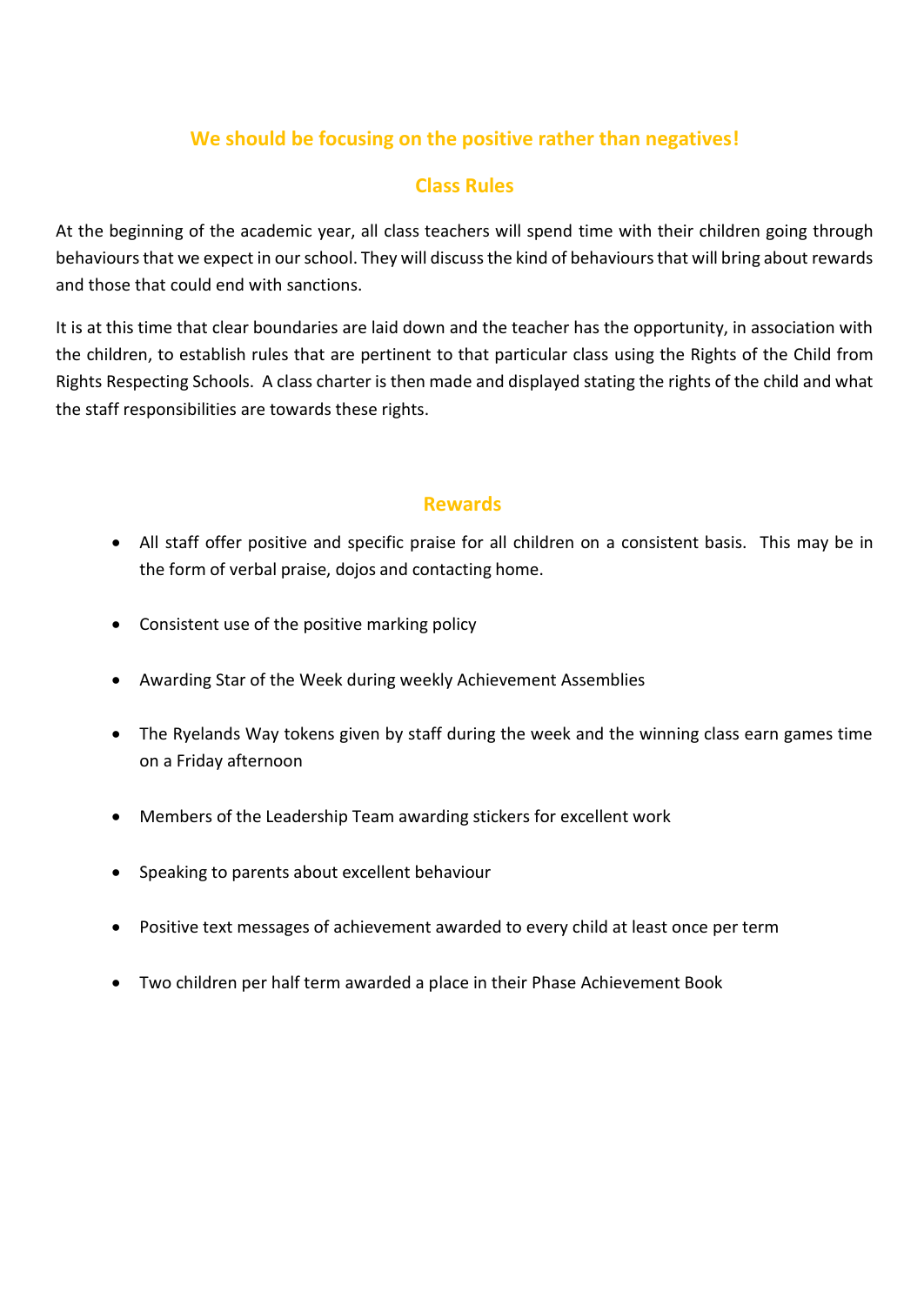#### **Sanctions**

There are a logical sequence of sanctions that all members of staff must implement consistently. It has been proven that deviating from this sequenced approach has a negative impact on the learning environment. The following steps are displayed in every classroom.

- **Step 1:** -Verbal reminder of rules
- **Step 2:** -Name written on the board and a cross next to it
- **Step 3:** -Reminder of rules and second cross added

-Child sent to parallel class in the year for 5 minutes with work. If this is not possible then another class within the phase

- -No standing outside the classroom
- -Back to class once the 5 minutes are up
- -Adult/s involved to complete a blue incident sheet
- Parents/Carers informed
- **Step 4: -**Reminder of Rules and sent to Phase Leader with work for the rest of the lesson
	- -Adults to add to or complete a new blue behaviour incident sheet
	- -Parents/Carers informed

 -Children sent to the Phase Leader 2 times will have their parents/ carers called in for a meeting with the Phase Leader

#### **After break time and lunchtime we start with a clean slate**

If the behaviour is more serious and includes threatening behaviour, hurting others or refusing to do as an adult asks, the child will referred straight to Louise Eaves (Learning Mentor), Rakhee Shukla (Behaviour Lead), Or if the behaviour is more serious then another member of the Academy Leadership Team.

# **Behaviour Incident Forms**

All incidents involving Steps 3 and 4 must be recorded on a blue behaviour incident form. Green behaviour Incident Forms are also completed by members of staff on duty during breaks and lunchtimes for incidents of poor behaviour. All Behaviour Incident Forms are given to the Learning Mentor or Behaviour Lead who read them to consider whether any further steps need to be taken. The Learning Mentor or Behaviour Lead then saves them as evidence onto Bromcom. The Behaviour Lead uses the Bromcom system to produce a Behaviour Report on a termly basis. This report identifies the types of behaviour that are most prevalent, where and by whom. This, in turn, feeds into the Behaviour Action Plan.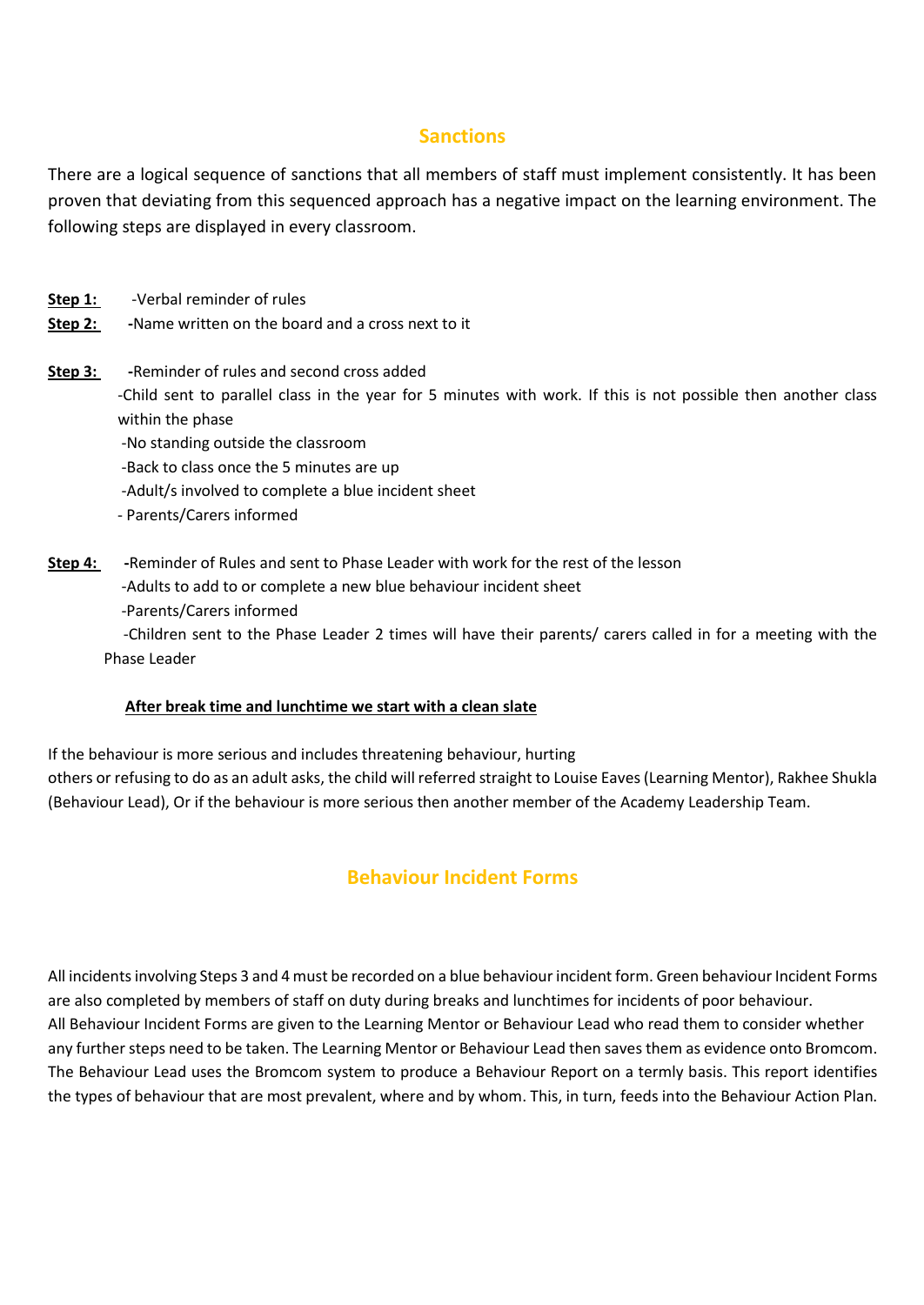# **Behaviour Support Plans (BSPs)**

On a weekly basis the Learning Mentor and Behaviour Lead meet to discuss the blue forms for that week and look at the tracking of individual student's blue / green forms. Any children with SEND needs are discussed with the Inclusion Leader. After this the Learning Mentor has individual conversations with any children that are starting to receive more than 1 blue / green form in a week.

Every half term the Behaviour Lead, Learning Mentor and Inclusion Leader look at the number of Behaviour Incident Forms that have been logged for each child to check whether there is anyone requiring additional support. If concern is raised about a child, parents are called in for a BSP meeting with the Class Teacher, Inclusion Leaders and Behaviour Leaders.

Three SMART targets are agreed at the initial BSP meeting in consultation with all present. These are written in child speak and progress towards them is recorded daily. Weekly feedback is provided to parents so that they can support at home.

A BSP review meeting is held after eight weeks to determine progress. At this point one of two courses of action will be decided upon:

- 1. A **significant** reduction in the number of Behaviour Incident Forms logged will usually result in the child coming off of the BSP.
- 2. A small reduction, or a similar number of Behaviour Incident Forms logged, will usually result in revised targets and the child continuing on the BSP for another eight week block.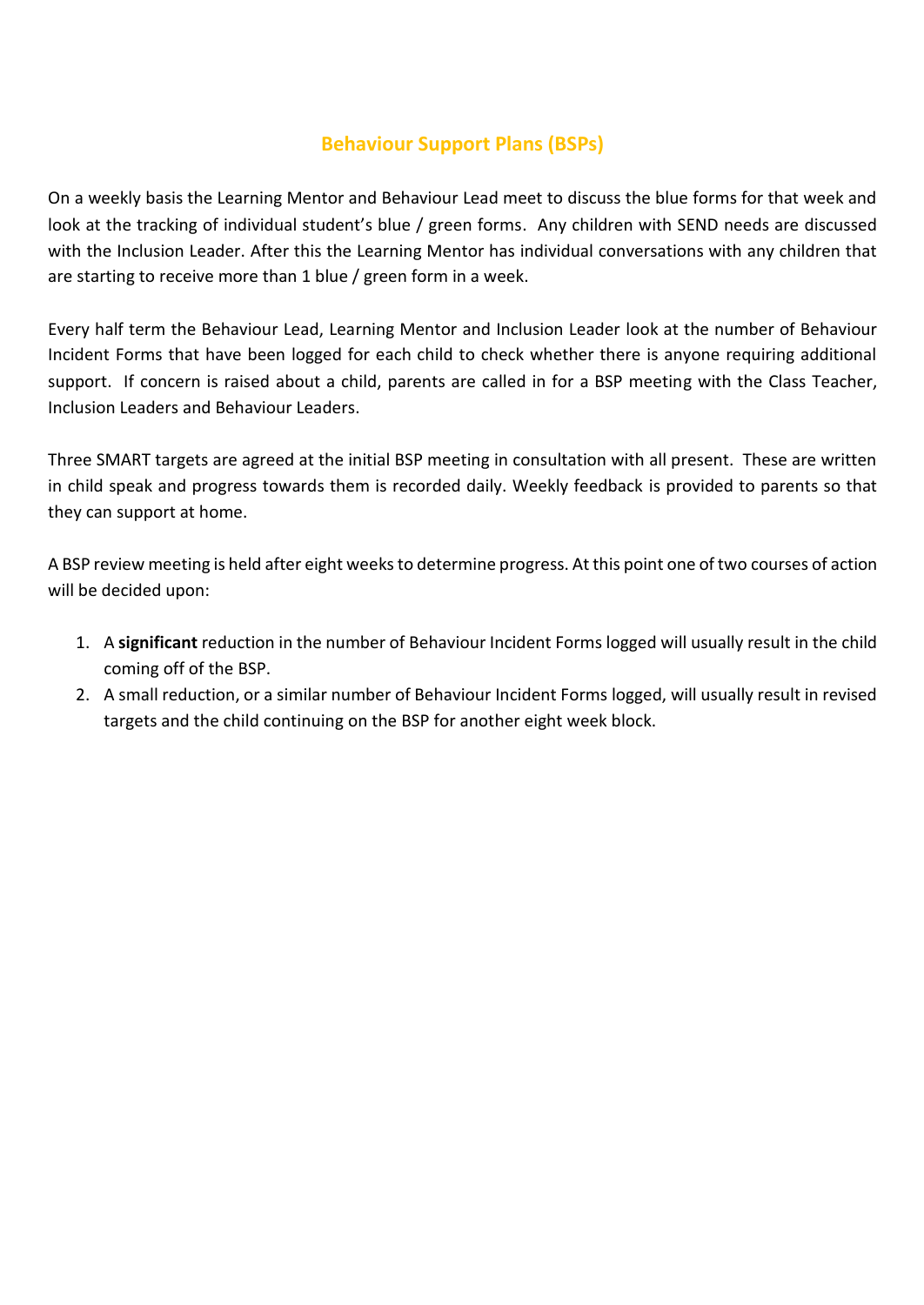#### **Reasonable Force**

#### **Physical intervention**

See DfE guidance: [Use of reasonable force in schools](https://www.gov.uk/government/publications/use-of-reasonable-force-in-schools)

In some circumstances, staff may use reasonable force to intervene with a student to prevent them:

- Causing disorder that disrupts learning
- Hurting themselves or others
- Damaging property that leads to the injury of others

Incidents of physical intervention must:

- Always be used as a last resort
- Be applied using the minimum amount of force and for the minimum amount of time possible
- Be used in a way that maintains the safety and dignity of all concerned
- Never be used as a form of punishment
- Be recorded and reported to parents

#### **Recording of physical intervention**

The following should be included in a record of intervention:

- The date, time and place of the incident
- The name of the student involved, date of birth and their year group
- What triggered the behaviour
- What diffusing techniques were used prior to physical intervention
- Why the physical intervention was deemed necessary
- Place where the incident happened
- Time and date parents were informed
- Injuries sustained if any

The RD (Adam Browne) should undertake a check on Academy physical restraint records regularly. These should be available on CPOMs.

## **Exclusions**

An exclusion is made at the discretion of the Principal. Each serious misdemeanour will be considered and the exclusion will depend on the severity and frequency.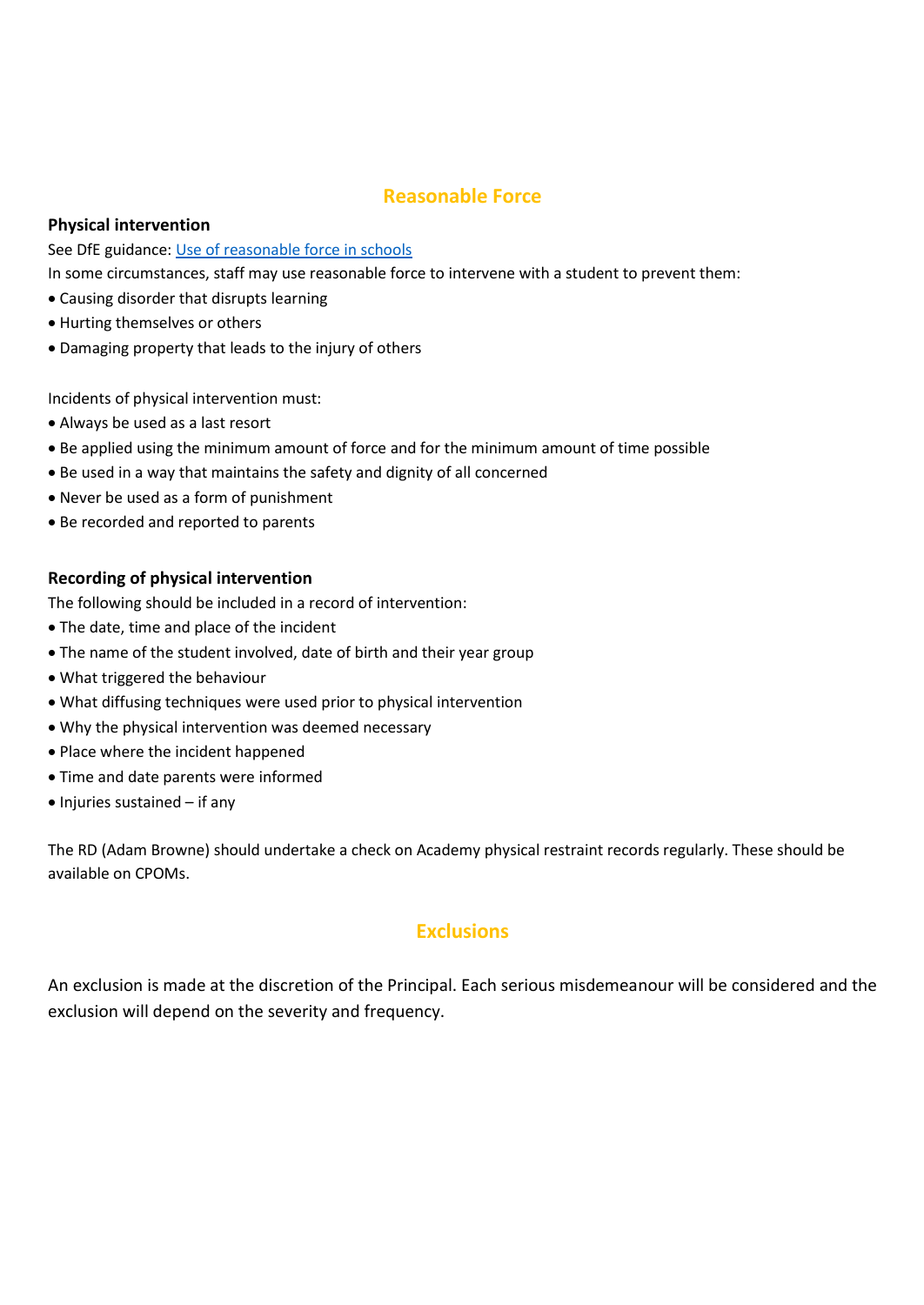#### **Restorative Justice**

For restorative justice we think beyond students breaking our rules but also the wider impact of it causing harm to students, classroom/school culture and the community. Therefore, from a restorative justice perspective, a just response must address not only the wrongdoing, but also the harms involved. If all the interested parties are willing, the practice of restorative justice is a way to help students understand and discuss those harms. Through meetings students learn how to repair them. The aim is to lead to transformational changes in students' lives as well as their schools and communities.

Examples of restorative justice may include: a meeting between a student and a teacher they have been rude to or staff supervising a discussion between students who have had a falling out.

#### *Restorative Justice asks the following set of questions:*

What happened? What were you thinking? How were you feeling? Who has been affected by this? What do you need now to move on? What needs to happen now, so that the harm can be repaired?

Restorative Justice emphasises restoration by working with all parties in the conflict involved in working out how to repair that harm. It pays attention to community and victim's needs in addition to the accountability of the person who caused harm. By practising Restorative Justice there is a commitment to strengthening Academy relationships and the sense of rebuilding a sense of justice that can sometimes be lost when applying the traditional school disciplinary procedures. These procedures can neglect this when there is a haste to punish offenders.

The main aspects of Restorative Justice are:

- 1. Inclusion of all parties
- 2. Encountering the other side
- 3. Making amends for the harm
- 4. Reintegration of the parties into their community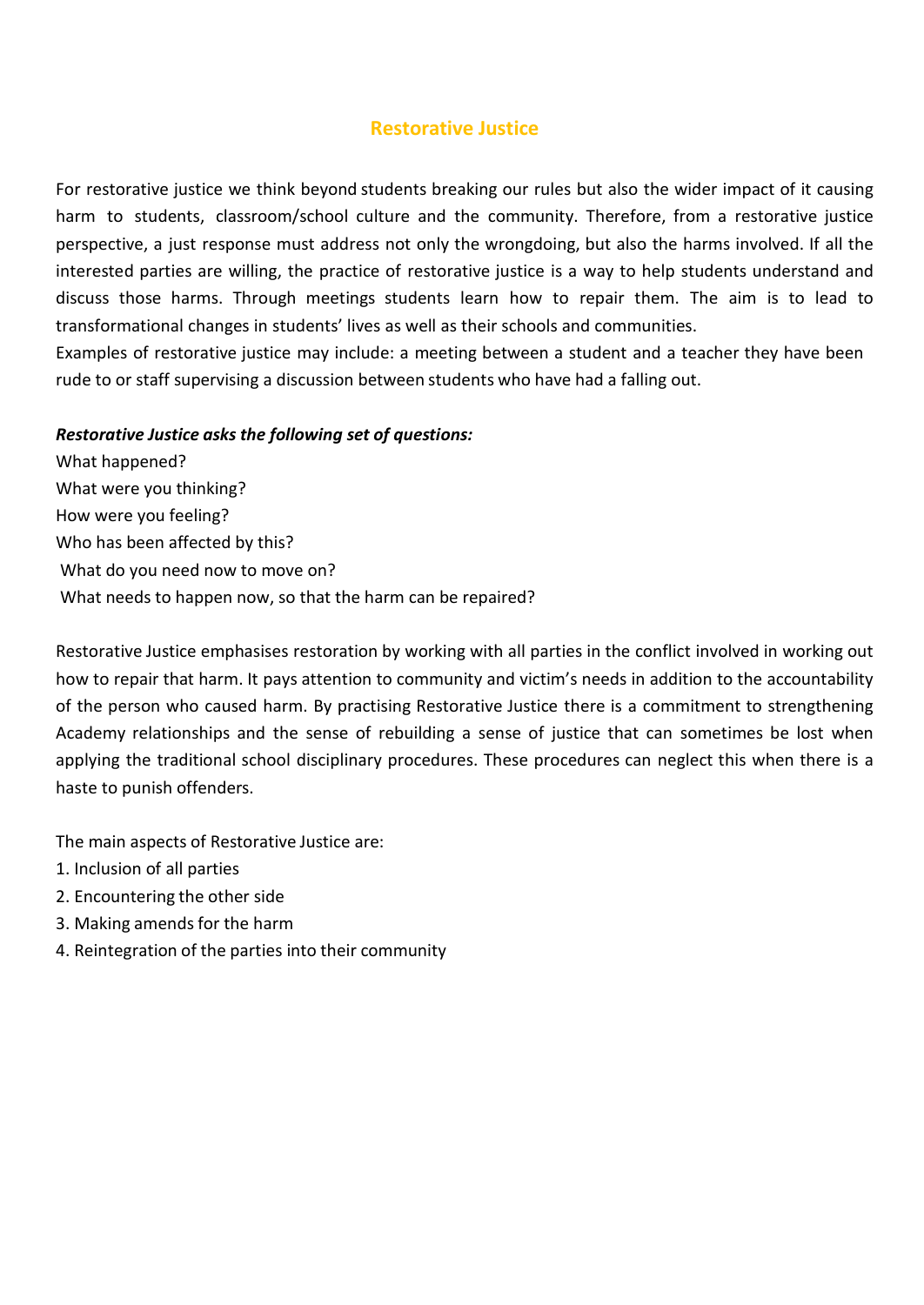## **Roles and responsibilities**

#### *The National Directors*

The Monitoring and Standards Team (MST) evaluate the impact of the Academy behaviour strategy on learning. The MST give feedback and identify next steps for the Principal and Regional Director.

#### *The Regional Director – Mr Browne*

The Regional Director is responsible for monitoring the effectiveness of each Academy's behaviour protocol and holding the Principal to account for its implementation

#### *The Principal – Mr Lillo*

The Principal is responsible for reviewing and approving this behaviour policy. The Principal will ensure that the Academy environment encourages positive behaviour and that staff deal effectively with poor behaviour, and will monitor how staff implement this policy to ensure rewards and sanctions are applied consistently.

#### *The Behaviour Lead – Mrs Shukla*

The behaviour lead will support staff in implementing this policy, monitoring the behaviour across the Academy and monitoring the behaviour of individuals on Behaviour Support Plans. To produce data as required. The senior leadership team will support staff in ensuring that they take ownership in responding to behaviour incidents and to support and assist the behaviour lead.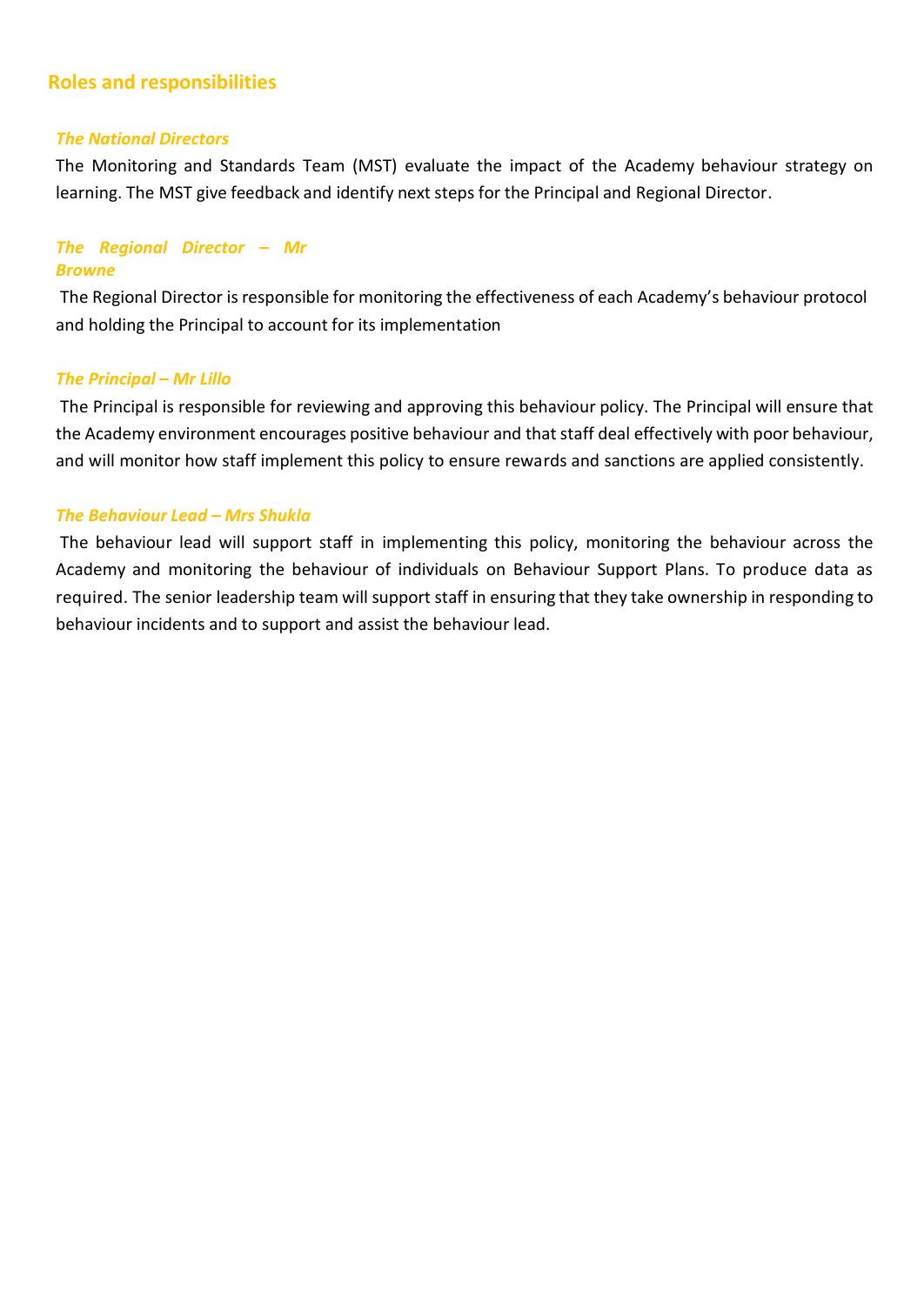#### *Teaching Staff and mentors*

Staff are responsible for:

- Being role models of positive behaviour
- Reminding students of positive behaviours and the how rules keep us safe
- Implementing the behaviour policy consistently
- Providing a personalised approach to the specific behavioural needs of particular students
- Recording and reporting behaviour incidents.

#### *Parents*

Parents should be informed about examples of good student behaviour and/or a positive or negative change in behaviour. Partnership between family and Academy is vital for the promotion of an effective behaviour protocol. Parents will be notified when an aspect of the Academy's behaviour protocol changes and the rationale behind this.

Parents are expected to:

- Support their child in adhering to the student code of conduct
- Attend parents' evenings and information evenings
- Inform the school of any changes in circumstances that may affect their child's behaviour
- Discuss any behavioural concerns with the Class Teacher, Learning Mentor, Phase Leader or Behaviour Lead
- Encouraging independence and self-discipline
- Show an interest in all their child does in school
- Support the school in implementing this policy

#### *Students*

Students should be fully aware of rewards, how to improve and consequences for negative behaviour. They should be encouraged to take ownership of their own behaviour to enable them to become effective members of their community.

# **Lever 4: Behaviour Training and Professional Development**

#### *Leaders*

- Leaders are trained on using Academy systems to ensure behaviour monitoring is robust and effective.
- Pastoral staff have clear targets and accountability to ensure the vision of behaviour for learning is achieved. Less than effective practice is challenged quickly and improved.
- Leaders are committed to on-going pastoral professional learning for all and are relentless in providing opportunities for all staff in pursuit of this goal.
- Leaders utilise the power of deliberate practice to improve pastoral quality. They build opportunities for staff to practise core skills on a regular basis.
- Leaders role-model engagement in research around pastoral learning and work to disseminate best practice and key knowledge to all staff.